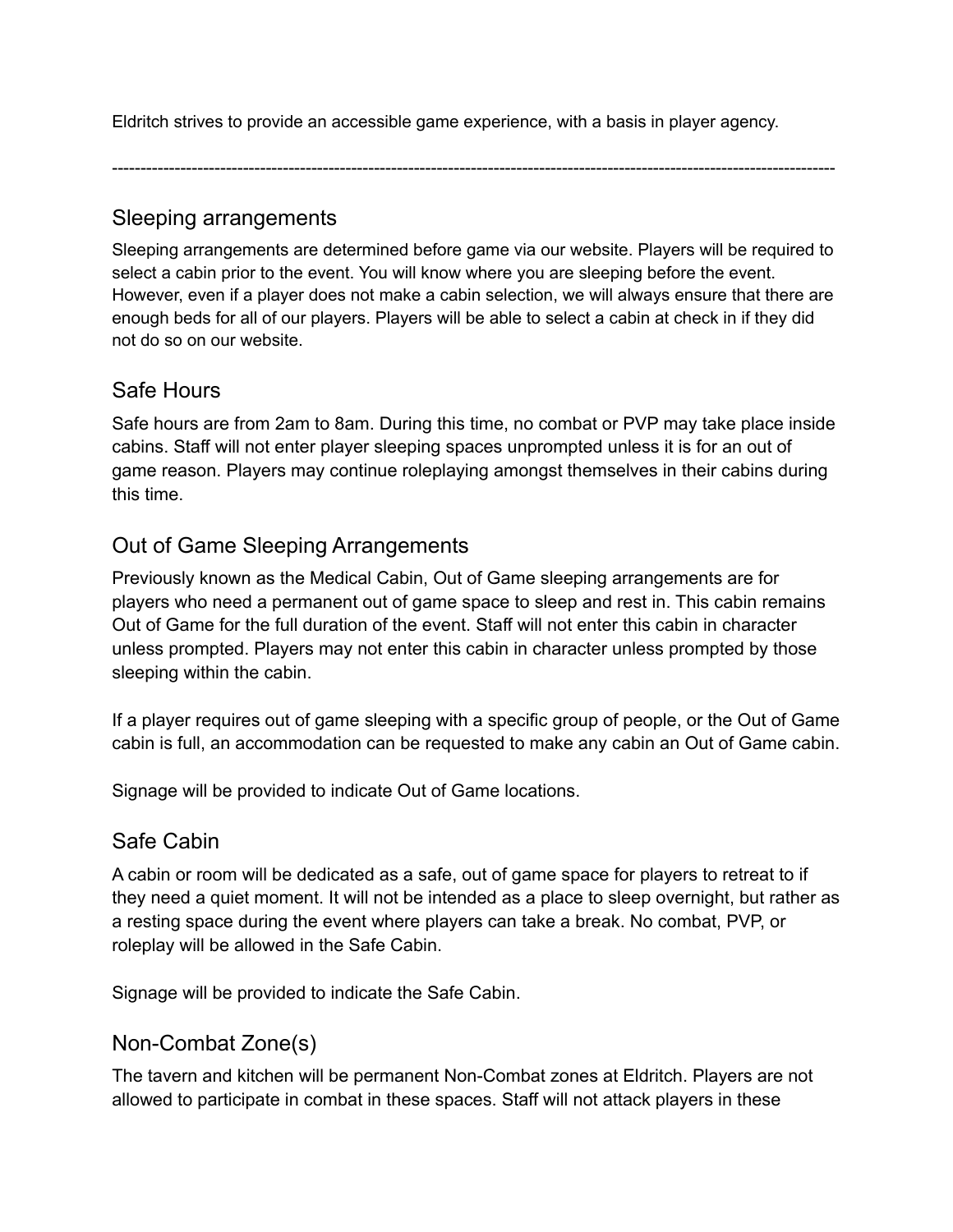spaces, though they will still roleplay with players in them. If players wish to participate in combat of any kind, they will need to fully exit those spaces.

### Non-Combatants

Physical combat in Eldritch is opt-out. Players can request to opt out of physical combat, and they will be given the following:

- An orange, reflective sash to be worn about the torso. This sash is made with linen/cotton blend fabric and sprayed with clear reflective paint.
- Two orange glow sticks to be worn about the wrists at night. These are optional, if the player feels that the reflective sash does not provide enough visibility at night.

Players may choose to put on and take off the sash and glow sticks at any time throughout the event.

Players and staff may never physically attack players that are wearing the sash and wrist bands. However, Players, NPCs, and Non-Combatants may still participate in combat with Non-Combatants in the following way:

- 1. A player, NPC, or non-combatant approaches a non-combatant and announces an intention to attack. For players attacking another player, it is required that they still follow our PVP rules prior to attacking.
- 2. The attacker verbally indicates where on the body of the non-combatant they are attacking.
- 3. The attacker and defender play rock-paper-scissors to determine if the attack lands.
	- a. If the defender wins, the attack missed.
	- b. If the attacker wins, the attack landed. Normal damage rules apply.
	- c. If there is a tie, the attacker and defender play again until there is no longer a tie.
- 4. If the attacker missed, the non-combatant may choose one of the following:
	- a. Disengage from combat; the attacker may not attack them again for a full minute, though other players and NPCs may attack them.
	- b. If the non-combatant character has weapon skill(s), they may counter attack. The same rock-paper-scissors game will be played as outlined above, except they will be the attacker.
	- c. If the non-combatant character does not have weapon skill(s) but they do not want to disengage for whatever reason, they can let their attacker attempt another attack.
- 5. If the attacker landed their strike, the non-combatant may not disengage, but they can choose to counter attack if they have weapon skill(s).

If a non-combatant and another player engage in PVP, and there is significant trust between the two players, they may instead choose to forgo the rock-paper-scissors battle and